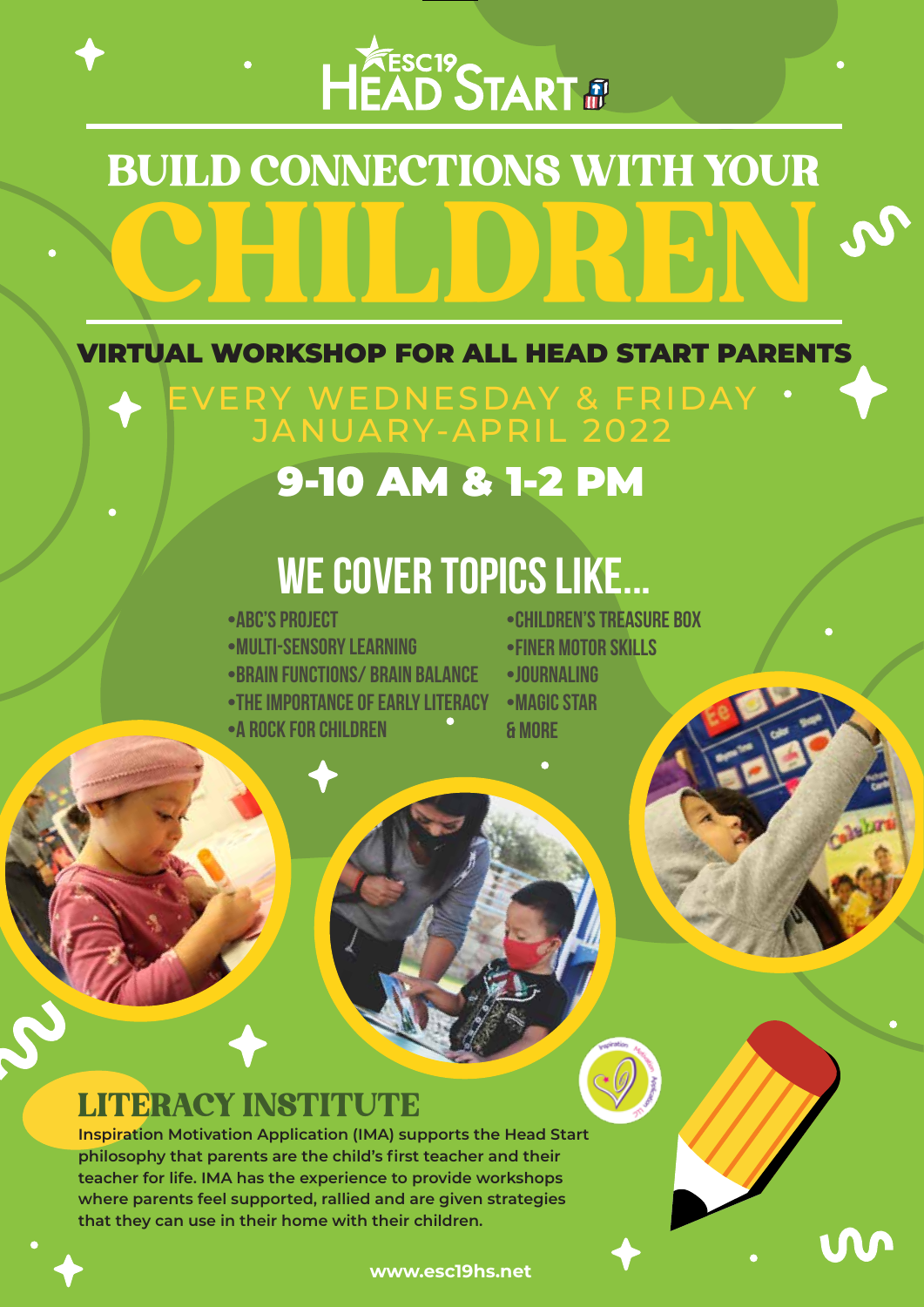

## FRIDAYS & WEDNESDAYS 9-10 AM & 1-2 PM JOIN US WEEKLY!

 $\boldsymbol{\vartheta}$ 





SPECIAL GUESTS EVERY WEEK!

**January 19 January 21 February 9 February 11 February 16 February 18 February 23 February 25 March 2 March 4 March 25 March 30 April 6 April 8 April 20 April 22** The Importance of Reading at Home Routines & Chores at Home Storytelling for Oral Language Fine Motor Skills Shapes at Home **Letters at Home** Pre-Writing Numbers at Home Cooking With Your Child Colors at Home Oral Language & Vocabulary

Puppets & Dramatic Play Art & Music For Learning Who Moved My Cheese Multiple Intelligence SCAN / CLICK





**[WEDNESDAY](https://us02web.zoom.us/meeting/register/tZAvc--vrjkoG9Kx_WMbaajqDwcInVkmgSH4) 9 -10 AM**



**[FRIDAY](https://us02web.zoom.us/meeting/register/tZcvduivqDMpHtfVJsgRM3r0vtERhxx5Nmzk) 9 -10 AM**



**[WEDNESDAY](https://us02web.zoom.us/meeting/register/tZYocuuorT0sHdEu7P0pFfX9VXjLyNDkn9vu) 1-2 PM**



TO JOIN!

**[FRIDAY](https://us02web.zoom.us/meeting/register/tZ0scu-qrD0jGtzCPeMn1sPZu4opSzYQGe8F) 1-2 PM**

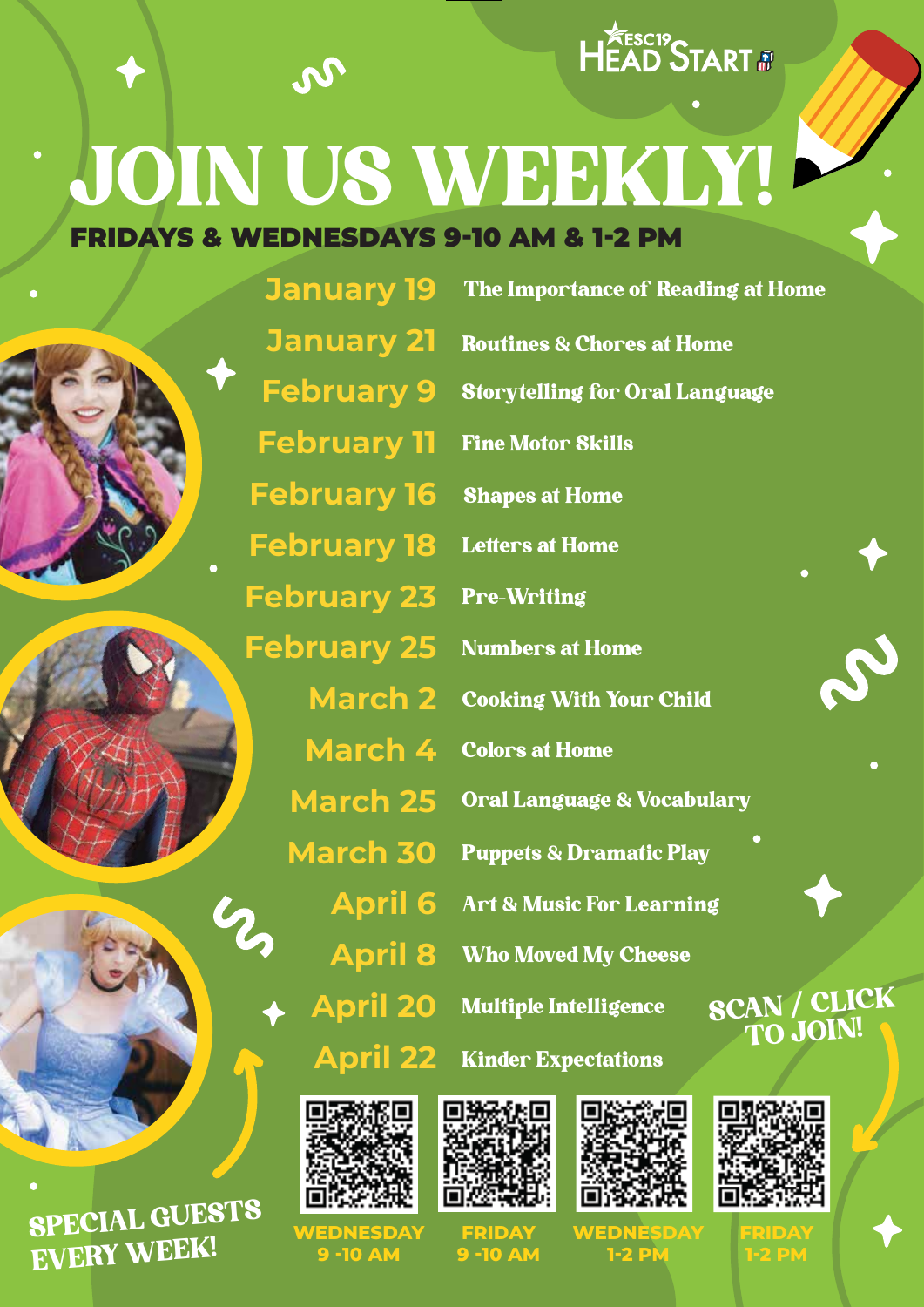# HEAD START &

## CONSTRUYE CONEXIONES CON TUS HIJOS

#### TALLER VIRTUAL PARA LOS PADRES DE HEAD START

MIÉRCOLES & VIERNES ENERO-ABRIL 2022

### 9-10 AM & 1-2 PM

### **cubrimos temas como...**

- •PROYECTO ABC
- •APRENDIZAJE MULTISENSORIAL
- •FUNCIONES CEREBRALES/EQUILIBRIO CEREBRAL
- •LA IMPORTANCIA DE LA ALFABETIZACIÓN TEMPRANA •ESTRELLA MÁGICA
- •UNA ROCA PARA LOS NIÑOS
- CAJA DE TESOROS PARA NIÑOS
- •LAS HABILIDADES MOTORAS FINAS
- DIARIO
- & MÁS

### INSTITUTO DE ALFABETIZACIÓN

**Inspiration Motivation Application (IMA) respalda la filosofía de Head Start de que los padres son los primeros maestros del niño y sus maestros de por vida. IMA tiene la experiencia de brindar talleres donde los padres se sienten apoyados, unidos y se les dan estrategias que pueden usar en su hogar con sus hijos.**